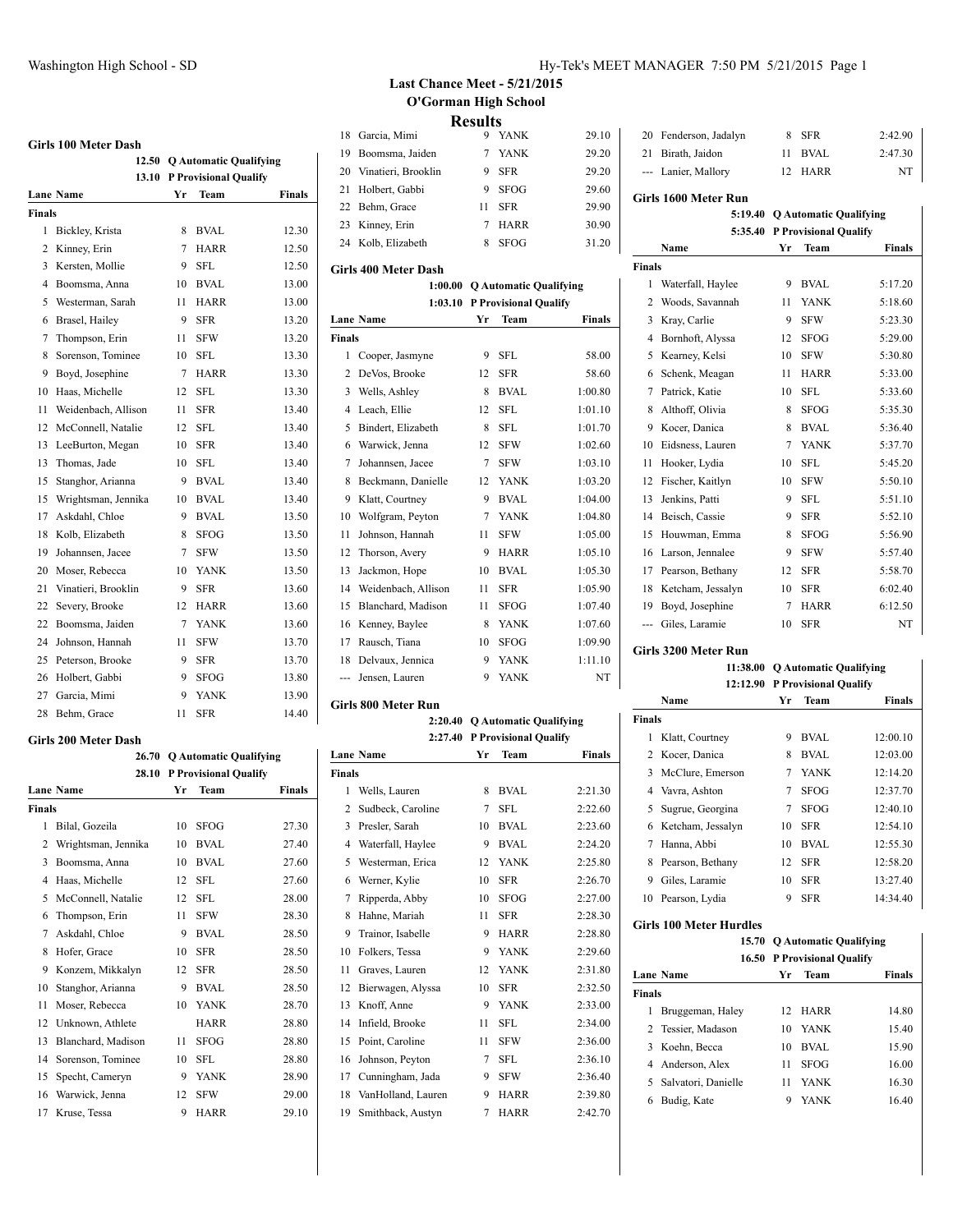**Finals ... (Girls 100 Meter Hurdles)**

 Brandt, Kennie 9 SFW 19.20 14 Henderson, Reagan 9 SFW 19.20 15 VanDenHoek, Alexis 9 SFR 19.30

## Washington High School - SD **Hy-Tek's MEET MANAGER** 7:50 PM 5/21/2015 Page 2

# **Last Chance Meet - 5/21/2015 O'Gorman High School Results**

|                          |     |             |       | Girls 4x400 Meter Relay  |       |        |
|--------------------------|-----|-------------|-------|--------------------------|-------|--------|
| Jacobson, Arika          | 11. | <b>BVAL</b> | 16.40 | Team                     | Relay | Finals |
| 8 Crain, Eli             | 11. | <b>SFL</b>  | 16.70 | <b>Finals</b>            |       |        |
| 9 Honner, Danni          | 12. | <b>HARR</b> | 16.70 | <b>Brandon Valley</b>    |       | 3:54.6 |
| 10 Klinkhammer, Felicity | 9   | <b>BVAL</b> | 17.20 | 2 Sioux Falls Lincoln    |       | 4:03.9 |
| 11 Chamberlain, Kaedyn   | 10  | <b>SFR</b>  | 17.30 | 3 Sioux Falls Roosevelt  |       | 4:11.6 |
| 12 Peterson, Brooke      | 9.  | SFR         | 18.10 | 4 Harrisburg             |       | 4:14.6 |
| 13 Brandt, Kennie        | 9   | <b>SFW</b>  | 19.20 | 5 Sioux Falls Washington |       | 4:16.6 |
| 14 Henderson Reagan      |     | 9 SFW       | 19.20 |                          |       |        |

**5-00.00 Q Automatic Qualifying**

#### **Girls High Jump**

|  |  | Girls 300 Meter Hurdles |
|--|--|-------------------------|
|--|--|-------------------------|

|        | 48.00                   |       | <b>Q Automatic Qualifying</b> |               |
|--------|-------------------------|-------|-------------------------------|---------------|
|        | 50.40                   |       | <b>P Provisional Qualify</b>  |               |
|        | <b>Lane Name</b>        | Yr    | Team                          | <b>Finals</b> |
| Finals |                         |       |                               |               |
| 1      | Bruggeman, Haley        | 12    | <b>HARR</b>                   | 46.90         |
| 2      | Kinzer, Isabel          | 10    | <b>SFW</b>                    | 47.80         |
| 3      | Heier, Ryley            | 9     | <b>SFL</b>                    | 48.50         |
| 4      | Budig, Kate             | 9     | <b>YANK</b>                   | 49.70         |
| 5      | Auen, Alisha            | 11    | <b>SFL</b>                    | 50.00         |
| 6      | Anderson, Alex          | 11    | <b>SFOG</b>                   | 50.80         |
| 7      | Salvatori, Danielle     | 11    | <b>YANK</b>                   | 51.00         |
| 8      | Crain, Eli              | 11    | <b>SFL</b>                    | 51.10         |
| 9      | Jasper, Lilli           | 12    | <b>BVAL</b>                   | 51.10         |
| 10     | Huber, Sydney           |       | <b>SFL</b>                    | 51.50         |
| 11     | Klinkhammer, Felicity   | 9     | <b>BVAL</b>                   | 51.80         |
| 12     | Nykamp, Emma            | 12    | <b>SFL</b>                    | 52.10         |
| 13     | Honner, Danni           | 12    | <b>HARR</b>                   | 52.20         |
| 14     | Mashlan, Morgan         | 10    | <b>BVAL</b>                   | 52.60         |
| 15     | Peterson, Brooke        | 9     | <b>SFR</b>                    | 52.80         |
| 16     | Koltz, Leah             | 8     | <b>SFR</b>                    | 53.10         |
| 17     | Allen, Rashay           | 9     | <b>BVAL</b>                   | 53.90         |
| 18     | Hopkins, Amber          | 12    | <b>SFR</b>                    | 54.30         |
| 19     | Miedema, Aubrey         | 9     | <b>SFW</b>                    | 57.40         |
| 20     | Henderson, Reagan       | 9     | <b>SFW</b>                    | 57.90         |
| 21     | Brandt, Kennie          | 9     | <b>SFW</b>                    | 59.00         |
|        | Girls 4x100 Meter Relay |       |                               |               |
|        | Team                    | Relay |                               | <b>Finals</b> |
| Finals |                         |       |                               |               |
| 1      | <b>Brandon Valley</b>   |       |                               | 49.8          |
|        |                         |       |                               |               |

| шаіз |                          |      |
|------|--------------------------|------|
| 1    | <b>Brandon Valley</b>    | 49.8 |
|      | 2 Sioux Falls Lincoln    | 50.5 |
|      | 3 Sioux Falls O'Gorman   | 50.6 |
|      | 4 Yankton                | 50.6 |
|      | 5 Sioux Falls Washington | 51.4 |
|      | 6 Sioux Falls Roosevelt  | 53.5 |
|      |                          |      |

## **Girls 4x200 Meter Relay**

| Team                     | Relay | Finals |
|--------------------------|-------|--------|
| <b>Finals</b>            |       |        |
| Yankton                  |       | 1:46.7 |
| 2 Brandon Valley         |       | 1:47.1 |
| 3 Sioux Falls Washington |       | 1:47.2 |
| 4 Sioux Falls O'Gorman   |       | 1:48.2 |
| 5 Sioux Falls Lincoln    |       | 1:52.0 |
|                          |       |        |

|               |                      |    | 4-09.00 P Provisional Qualify |             |
|---------------|----------------------|----|-------------------------------|-------------|
|               | Name                 | Yr | Team                          | Finals      |
| <b>Finals</b> |                      |    |                               |             |
| 1             | Bain, Morgan         | 10 | <b>SFOG</b>                   | 5-00.00     |
| 2             | Paauw, Hannah        | 11 | BVAL                          | J5-00.00    |
| 3             | Burch, Eden          | 12 | <b>BVAL</b>                   | 4-10.00     |
| 4             | Szabo, Anezka        | 10 | <b>SFL</b>                    | J4-10.00    |
| 5             | Thompson, Morgan     | 8  | <b>BVAL</b>                   | 4-08.00     |
| 6             | Budig, Kate          | 9  | <b>YANK</b>                   | 4-06.00     |
| 7             | Miedema, Aubrey      | 9  | <b>SFW</b>                    | J4-06.00    |
| 8             | Lima, Steph          | 12 | <b>SFR</b>                    | J4-06.00    |
| 9             | Birath, Mikaela      | 9  | <b>BVAL</b>                   | J4-06.00    |
| 10            | Hannestad, Carly     | 11 | <b>SFW</b>                    | $4 - 04.00$ |
| 10            | Jarratt, Abbie       | 12 | <b>SFL</b>                    | $4 - 04.00$ |
| 10            | Oswald, Emily        | 9  | <b>YANK</b>                   | $4 - 04.00$ |
| 10            | Soyland, Karli       | 10 | <b>SFL</b>                    | 4-04.00     |
| ---           | Waltjer, Madisyn     | 11 | <b>SFR</b>                    | NH          |
|               | Karberg, Savannah    | 10 | <b>SFR</b>                    | NH          |
| ---           | Rausch, Tiana        | 10 | <b>SFOG</b>                   | NH          |
| ---           | Saaleephiw, Lilliana | 9  | <b>SFW</b>                    | NH          |

#### **Girls Pole Vault**

|        |                     |                               | 10-00.00 Q Automatic Qualifying |             |
|--------|---------------------|-------------------------------|---------------------------------|-------------|
|        |                     | 9-06.00 P Provisional Qualify |                                 |             |
|        | Name                | Yr                            | Team                            | Finals      |
| Finals |                     |                               |                                 |             |
| 1      | Vorobyeva, Irina    | 9                             | <b>SFR</b>                      | 9-06.00     |
|        | 2 Murray, Hailey    | 12                            | <b>BVAL</b>                     | J9-06.00    |
| 3      | Rausch, Tiana       | 10                            | <b>SFOG</b>                     | $9 - 00.00$ |
| 4      | Doan, Jocelyn       | 12                            | <b>SFR</b>                      | J9-00.00    |
| 5.     | Guthmiller, Kaitlin | 10                            | YANK                            | J9-00.00    |
|        | 6 Schiltz, Marya    | 9                             | <b>BVAL</b>                     | 8-06.00     |
| 6      | Larson, Lindsay     | 12                            | <b>YANK</b>                     | 8-06.00     |
| 8      | Dejager, Hanna      | 8                             | <b>BVAL</b>                     | 8-00.00     |
| 9      | Echols, Cassie      | 10                            | <b>YANK</b>                     | J8-00.00    |
|        | Hendrick, Hannah    | 9                             | BVAL                            | NH          |

### **Girls Long Jump**

|               |                 |    | 16-08.00 O Automatic Qualifying<br>15-10.00 P Provisional Qualify |          |
|---------------|-----------------|----|-------------------------------------------------------------------|----------|
|               | Name            | Vr | Team                                                              | Finals   |
| <b>Finals</b> |                 |    |                                                                   |          |
| L             | Stewart, Emma   | 10 | <b>YANK</b>                                                       | 18-01.50 |
|               | 2 Hale, Lindsey | 10 | <b>YANK</b>                                                       | 17-02.00 |
| 3             | Anderson, Alex  | 11 | <b>SFOG</b>                                                       | 16-06.50 |

| 4              | Oswald, Emily       | 9  | <b>YANK</b> | 16-06.00 |
|----------------|---------------------|----|-------------|----------|
| 5              | Westerman, Sarah    | 11 | <b>HARR</b> | 16-05.00 |
| 6              | Birath, Mikaela     | 9  | <b>BVAL</b> | 16-04.50 |
| 7              | Weidler, Alyssa     | 11 | <b>SFOG</b> | 16-02.50 |
| 8              | Justus, Liberty     | 9  | <b>SFL</b>  | 15-10.00 |
| 9              | Zajicek, Elsie      | 10 | <b>BVAL</b> | 15-09.50 |
| 10             | VanBockern, Emily   | 10 | <b>SFW</b>  | 15-09.25 |
| 11             | Rippentrop, Cassidy | 9  | <b>HARR</b> | 15-08.00 |
| 12             | Beiswanger, Jordan  | 12 | <b>HARR</b> | 15-04.00 |
| 12             | Richardson, Bre     | 10 | <b>SFW</b>  | 15-04.00 |
| 14             | Thorson, Avery      | 9  | <b>HARR</b> | 15-02.00 |
| 15             | Bickley, Cortney    | 11 | <b>BVAL</b> | 14-10.50 |
| 16             | Visker, Jade        | 11 | <b>SFW</b>  | 14-06.00 |
| 17             | Ulmer, Kara         | 9  | <b>SFR</b>  | 14-02.00 |
| 17             | Sorenson, Tominee   | 10 | <b>SFL</b>  | 14-02.00 |
| 19             | Williams, TraElle   | 11 | <b>SFL</b>  | 14-01.00 |
| 20             | Koehn, Becca        | 10 | <b>BVAL</b> | 14-00.50 |
| ---            | Law, Trinity        | 8  | <b>BVAL</b> | ND       |
| $\overline{a}$ | Mohr, Michaela      | 9  | <b>SFL</b>  | ND       |
| $---$          | Smith, Lincy        | 9  | <b>SFR</b>  | ND       |
| ---            | Treveer, Emma       | 10 | <b>BVAL</b> | ND       |
|                |                     |    |             |          |

## **Girls Triple Jump**

#### **35-01.00 Q Automatic Qualifying 33-04.00 P Provisional Qualify**

|               | Name              | Yr | Team        | <b>Finals</b> |
|---------------|-------------------|----|-------------|---------------|
| <b>Finals</b> |                   |    |             |               |
| 1             | Stewart, Emma     | 10 | <b>YANK</b> | 37-01.00      |
| 2             | Richardson, Bre   | 10 | <b>SFW</b>  | 36-00.50      |
| 3             | Hale, Lindsey     | 10 | <b>YANK</b> | 35-02.00      |
| 4             | Zajicek, Elsie    | 10 | <b>BVAL</b> | 35-00.00      |
| 5             | Heier, Ryley      | 9  | <b>SFL</b>  | 34-04.00      |
| 6             | Szabo, Anezka     | 10 | <b>SFL</b>  | 34-00.50      |
| 7             | Law, Trinity      | 8  | <b>BVAL</b> | 33-09.25      |
| 8             | Justus, Liberty   | 9  | <b>SFL</b>  | 32-11.50      |
| 9             | Geddes, Alex      | 12 | <b>SFL</b>  | 32-10.50      |
| 10            | Anderson, Alex    | 11 | <b>SFOG</b> | 32-09.00      |
| 10            | Specht, Cameryn   | 9  | <b>YANK</b> | 32-09.00      |
| 12            | VanBockern, Emily | 10 | <b>SFW</b>  | 32-08.50      |
| 13            | Kolb, Elizabeth   | 8  | <b>SFOG</b> | 32-04.50      |
| 14            | Oswald, Emily     | 9  | <b>YANK</b> | 32-02.50      |
| 15            | Visker, Jade      | 11 | <b>SFW</b>  | 31-09.50      |
| 16            | Bain, Morgan      | 10 | <b>SFOG</b> | 29-06.50      |
| 17            | Smith, Lincy      | 9  | <b>SFR</b>  | 29-03.00      |
|               | Teslow, Julie     | 11 | <b>SFL</b>  | <b>ND</b>     |
|               |                   |    |             |               |

## **Girls Shot Put**

#### **37-01.00 Q Automatic Qualifying 35-03.00 P Provisional Qualify**

|        | Name                   | Yг | <b>Team</b> | <b>Finals</b> |
|--------|------------------------|----|-------------|---------------|
| Finals |                        |    |             |               |
|        | Hertz, Emma            | 11 | <b>SFOG</b> | 40-05.50      |
|        | 2 Van Veldhuizen, Izzy | 11 | SFL         | 40-04.25      |
|        | 3 Severson, Adrianna   | 11 | SFL         | 37-06.00      |
|        | 4 Mieras, Jessica      | 12 | <b>SFOG</b> | 36-07.50      |
|        | 5 Kusek, Adrienne      | 11 | <b>YANK</b> | 36-04.00      |
| 6      | Jasper, Lilli          |    | BVAL        | 36-02.00      |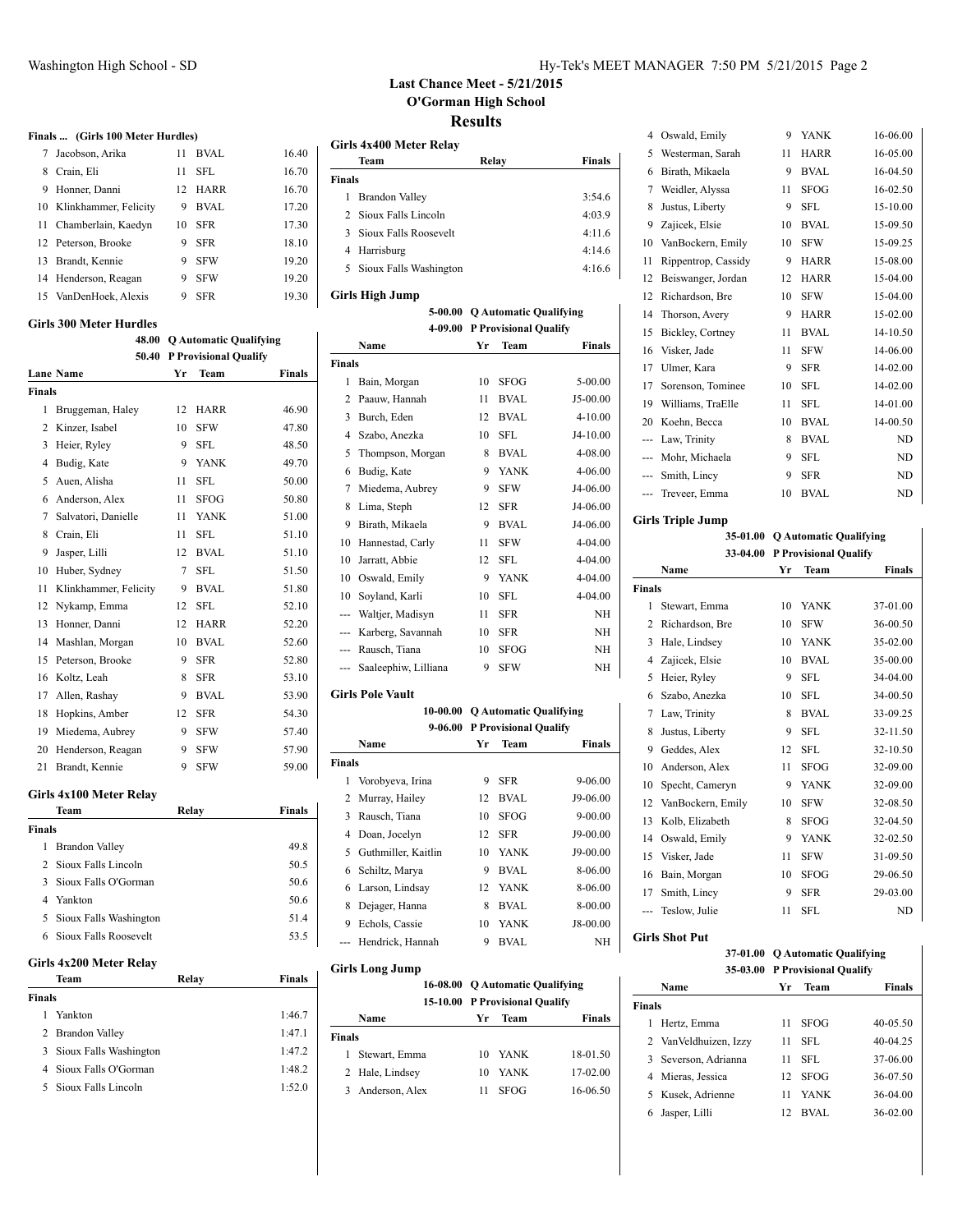West, Samantha 12 SFOG 35-07.50 Lynn, Kassandra 10 SFW 34-08.00 Papstein, Aurora 9 YANK 34-00.00 Olsen, Jessica 9 HARR 33-08.50 Bindert, Becca 10 SFL 33-07.00 Linder, Ali 9 HARR 32-00.00 Nimick, Kelsey 12 BVAL 31-09.00 Klamm, Libby 11 BVAL 31-09.00 Sayler, Josie 10 YANK 31-05.50 Cornemann, Kami 10 YANK 31-05.50 Ward, Kira 10 SFR 31-03.50 Mellick, Mackenzie 12 HARR 31-03.00 Videen, Taylor 9 SFW 24-10.00 --- Gardner, Carley 11 BVAL ND

**114-00 Q Automatic Qualifying 108-04 P Provisional Qualify Name Yr Team Finals**

 Mieras, Jessica 12 SFOG 130-05.00 VanVeldhuizen, Izzy 11 SFL 117-05.00 Wesley, Gemini 12 SFR 112-02.00 Hertz, Emma 11 SFOG 111-11.00 Kusek, Adrienne 11 YANK 107-00.00 Nimick, Kelsey 12 BVAL 103-01.00 King, Norah 9 SFL 100-01.00 8 Holmes, Ellie 9 BVAL 93-07.00 Papstein, Aurora 9 YANK 93-02.00 Trout, Sydney 10 BVAL 92-11.00 West, Samantha 12 SFOG 91-01.00 Lynn, Kassandra 10 SFW 86-05.00 Linder, Ali 9 HARR 85-11.00 14 Eide, Hanna 9 YANK 80-11.00 Sayler, Josie 10 YANK 77-06.00 Olsen, Jessica 9 HARR 76-01.00 --- Severson, Adrianna 11 SFL ND --- Videen, Taylor 9 SFW ND Mellick, Mackenzie 12 HARR ND --- Klamm, Libby 11 BVAL ND --- Clauson, Rosemarie 12 SFL ND

**Finals ... (Girls Shot Put)**

**Girls Discus Throw**

**Finals**

## **Last Chance Meet - 5/21/2015 O'Gorman High School Results**

|   |                      | 11694169 |             |       |
|---|----------------------|----------|-------------|-------|
| 9 | Roach, Dalton        | 11       | <b>SFL</b>  | 11.40 |
|   | 10 Deehr, Keisean    | 9        | <b>SFW</b>  | 11.60 |
|   | 11 DeBerg, Cole      | 10       | <b>SFL</b>  | 11.60 |
|   | 12 Scholten, Ryan    | 11       | <b>SFOG</b> | 11.70 |
|   | 13 James, Coleton    | 11       | YANK        | 11.80 |
|   | 14 Waddell, Mitchell | 10       | <b>SFW</b>  | 11.90 |
|   | 15 Johnson, Paul     | 12       | <b>HARR</b> | 12.00 |
|   | 16 Deelstra, Wyatt   | 12       | <b>HARR</b> | 12.00 |
|   | 17 Galbavy, Isaah    | 10       | <b>BVAL</b> | 12.10 |
|   | 18 Arntz, Dylan      | 9        | <b>SFL</b>  | 12.10 |
|   | 19 Schelhaas, Ben    | 9        | <b>SFW</b>  | 12.50 |
|   | 20 Winters, Justin   | 10       | <b>HARR</b> | 12.60 |
|   |                      |          |             |       |

#### **Boys 200 Meter Dash**

|               | 22.80            | <b>Q Automatic Qualifying</b> |                              |        |
|---------------|------------------|-------------------------------|------------------------------|--------|
|               | 24.00            |                               | <b>P Provisional Qualify</b> |        |
|               | <b>Lane Name</b> | Yr                            | Team                         | Finals |
| <b>Finals</b> |                  |                               |                              |        |
| $\mathbf{1}$  | Feterl, Isaiah   | 11                            | <b>SFW</b>                   | 23.10  |
| 1             | Sternhagen, Ryan | 12                            | <b>YANK</b>                  | 23.10  |
| 3             | McKinney, Ethan  | 10                            | <b>SFW</b>                   | 23.70  |
| 4             | Albousafi, Jamal | 11                            | <b>SFR</b>                   | 23.80  |
| 5             | Toenah, Max      | 10                            | <b>SFR</b>                   | 23.80  |
| 6             | Needham, Zach    | 12                            | SFW                          | 23.90  |
| 7             | Anderson, Jack   | 9                             | <b>HARR</b>                  | 24.00  |
| 8             | Waddell, Tanner  | 12                            | <b>SFW</b>                   | 24.10  |
| 9             | Kolbeck, Wilson  | 10                            | <b>BVAL</b>                  | 24.20  |
| 10            | Guzman, Peter    | 11                            | <b>SFR</b>                   | 24.20  |
| 11            | Bren, Jack       | 10                            | <b>SFW</b>                   | 24.30  |
| 12            | Borchert, Andrew | 11                            | SFL                          | 24.50  |
| 13            | Overman, Kaleb   | 10                            | <b>SFOG</b>                  | 24.60  |
| 14            | Wickersham, Alex | 10                            | <b>BVAL</b>                  | 24.80  |
| 15            | Savey, Blake     | 11                            | <b>YANK</b>                  | 25.00  |
| 16            | James, Coleton   | 11                            | <b>YANK</b>                  | 25.00  |
| 17            | Nave, Jymell     | 9                             | <b>SFL</b>                   | 25.10  |
| 18            | DeBerg, Cole     | 10                            | SFL                          | 25.10  |
| 19            | Arntz, Dylan     | 9                             | SFL                          | 25.30  |
| 20            | Johnson, Paul    | 12                            | <b>HARR</b>                  | 25.90  |
| 21            | Mathis, Sam      | 11                            | <b>BVAL</b>                  | 26.60  |
| 22            | Mouw, Brody      | 11                            | <b>HARR</b>                  | 26.90  |
| 23            | Harris, Max      | 10                            | <b>BVAL</b>                  | 27.10  |

## **Boys 400 Meter Dash**

# **50.00 Q Automatic Qualifying**

|               |                  |    | 53.30 P Provisional Qualify |        |
|---------------|------------------|----|-----------------------------|--------|
|               | <b>Lane Name</b> | Yr | <b>Team</b>                 | Finals |
| <b>Finals</b> |                  |    |                             |        |
| 1             | Sudbeck, Ned     | 12 | SFL                         | 49.90  |
| 2             | Rose, Lee        |    | 12 YANK                     | 50.70  |
| 3             | Bindert, Isaac   | 11 | SFL.                        | 51.30  |
|               | 4 Reuter, Andrew | 10 | <b>SFOG</b>                 | 51.40  |
| 5.            | Strahl, Mason    |    | 12 YANK                     | 52.20  |
| 6             | Hegland, Jacob   | 11 | BVAL                        | 52.40  |
| 7             | Hurly, Keith     | 12 | SFL                         | 52.90  |
| 8             | Deehr, Keisean   | 9  | <b>SFW</b>                  | 53.50  |
| 9             | Savey, Blake     | 11 | <b>YANK</b>                 | 53.60  |
| 10            | Overman, Kaleb   | 10 | <b>SFOG</b>                 | 53.90  |

# **Boys 1600 Meter Run**

**4:26.40 Q Automatic Qualifying 4:39.70 P Provisional Qualify Name Yr Team Finals Finals** Peters, Gabe 10 SFL 4:37.60 Iverson, Seth 10 SFR 4:39.60 Knobloch, Preston 10 SFOG 4:39.70 Armstrong, Daniel 11 SFR 4:40.30 Uthe, Bailey 12 SFW 4:41.40 Lee, Isaiah 9 SFR 4:51.20 Klitzke, Henry 10 SFL 4:55.40 Selken, Mitchell 12 BVAL 4:56.00

 Suhr, Taylor 11 HARR 5:00.60 Holsing, Michael 12 SFL 5:00.90

# 11 Borchert, Andrew 11 SFL 54.20 12 Weber, Ethan 11 SFL 54.30 Haggar, Robert 12 BVAL 55.30 Kolbeck, Wilson 10 BVAL 55.50 Heins, Zach 9 SFW 57.20 16 Bruggeman, Cade 9 HARR 57.90 Mathis, Sam 11 BVAL 58.60 Schelhaas, Ben 9 SFW 58.90 Waddell, Mitchell 10 SFW 1:00.70

### **Boys 800 Meter Run**

**1:58.70 Q Automatic Qualifying 2:04.60 P Provisional Qualify**

|                | 4.07.00              |    | 1 1 TUVISIUHAI VUAILLY |               |
|----------------|----------------------|----|------------------------|---------------|
|                | <b>Lane Name</b>     | Yr | Team                   | <b>Finals</b> |
| <b>Finals</b>  |                      |    |                        |               |
| 1              | Goehring, Josh       | 11 | <b>SFR</b>             | 1:55.50       |
| $\overline{c}$ | Derr, Alex           | 11 | <b>SFW</b>             | 1:57.70       |
| 3              | Lindner, Tiegen      | 11 | <b>SFOG</b>            | 1:57.90       |
| 4              | Urtusuastegui, Jesus | 12 | <b>SFR</b>             | 1:58.30       |
| 5              | Selken, Mitchell     | 12 | <b>BVAL</b>            | 1:58.70       |
| 6              | Schroeder, Nathan    | 12 | <b>SFL</b>             | 1:58.90       |
| 7              | Slaba, Tyler         | 12 | <b>SFR</b>             | 1:59.10       |
| 8              | Lauer, Will          | 12 | <b>SFL</b>             | 1:59.90       |
| 9              | Oluak, Alipo         | 12 | <b>SFW</b>             | 2:00.40       |
| 10             | Hanna, Jakob         | 10 | <b>BVAL</b>            | 2:01.30       |
| 11             | Hegland, Jacob       | 11 | <b>BVAL</b>            | 2:02.20       |
| 12             | Nelson, Lukas        | 12 | <b>SFR</b>             | 2:03.00       |
| 13             | Zamora, Greyson      | 12 | <b>HARR</b>            | 2:03.20       |
| 14             | Nachtigall, Aaron    | 12 | <b>SFOG</b>            | 2:04.30       |
| 15             | Dobson, Tyler        | 12 | <b>SFL</b>             | 2:05.40       |
| 16             | Deetz, Brett         | 12 | <b>HARR</b>            | 2:05.60       |
| 17             | Johnson, Davis       | 10 | <b>SFR</b>             | 2:06.10       |
| 18             | Hess, Kyle           | 12 | <b>SFR</b>             | 2:06.30       |
| 19             | Dannenbring, Gabe    | 11 | <b>YANK</b>            | 2:07.40       |
| 20             | Moore, Andrew        | 11 | <b>SFL</b>             | 2:07.80       |
| 21             | Rovang, Nick         | 11 | <b>SFW</b>             | 2:08.60       |
| 22             | Rafferty, Jared      | 11 | <b>YANK</b>            | 2:09.50       |
| 23             | Auch, Alexander      | 10 | <b>HARR</b>            | 2:10.30       |
| 24             | Megard, Lincoln      | 11 | <b>YANK</b>            | 2:12.50       |
| 25             | Gusso, Sam           | 11 | <b>YANK</b>            | 2:18.80       |
| ---            | Reindl, Keaton       | 10 | <b>BVAL</b>            | NT            |

#### **Boys 100 Meter Dash**

|        |                    | 10.90 O Automatic Qualifying |                             |               |  |
|--------|--------------------|------------------------------|-----------------------------|---------------|--|
|        |                    |                              | 11.50 P Provisional Qualify |               |  |
|        | Lane Name          | Yr                           | <b>Team</b>                 | <b>Finals</b> |  |
| Finals |                    |                              |                             |               |  |
| 1      | Pacheco, Osmar     |                              | 12 YANK                     | 11.00         |  |
| 1      | Paul, Paul         | 11                           | <b>HARR</b>                 | 11.00         |  |
|        | 3 Sternhagen, Ryan |                              | 12 YANK                     | 11.00         |  |
|        | 3 Makwinja, Dodi   | 11                           | <b>SFOG</b>                 | 11.00         |  |
| 5.     | Guzman, Peter      | 11                           | <b>SFR</b>                  | 11.30         |  |
| 6      | Burkhart, Brandan  | 12                           | <b>SFW</b>                  | 11.30         |  |
| 7      | Grode, Chase       | 10                           | BVAL                        | 11.40         |  |
| 8      | Large, Braxton     |                              | 12 SFL                      | 11.40         |  |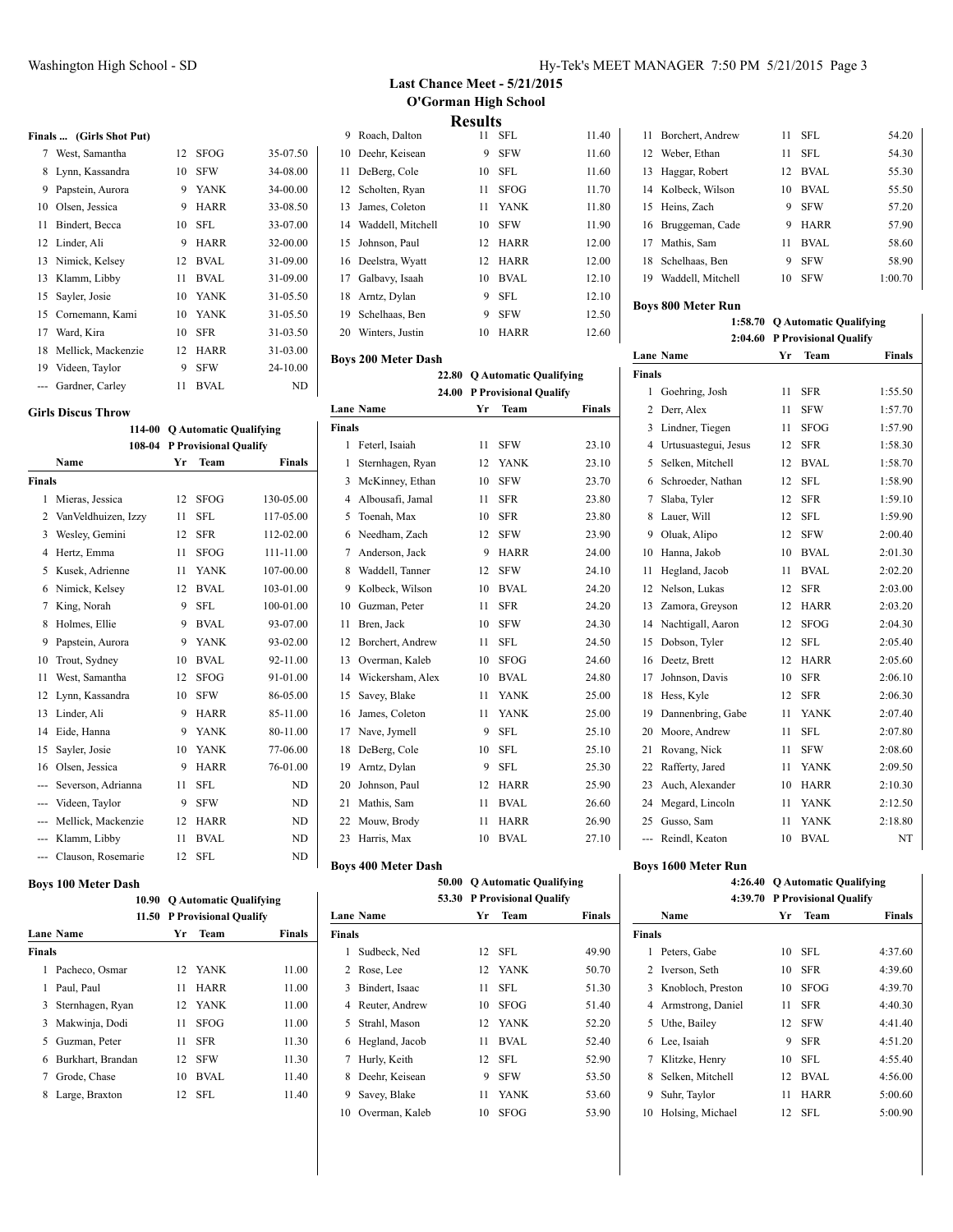**Finals ... (Boys 1600 Meter Run)**

# **Last Chance Meet - 5/21/2015 O'Gorman High School Results**

|               |                                |    |                             |                                |               | <b>Boys 300 Meter Hurdles</b>         |    |                               |        |
|---------------|--------------------------------|----|-----------------------------|--------------------------------|---------------|---------------------------------------|----|-------------------------------|--------|
|               | 11 Radichev, Evgeni            | 9  | <b>SFL</b>                  | 5:01.30                        |               | 41.00                                 |    | <b>Q Automatic Qualifying</b> |        |
|               | 12 Ripperda, TJ                | 9  | <b>SFOG</b>                 | 5:01.70                        |               |                                       |    | 43.10 P Provisional Qualify   |        |
| 13            | Schroeder, Jared               | 9  | <b>SFL</b>                  | 5:02.10                        |               | <b>Lane Name</b>                      | Yr | Team                          | Finals |
| 14            | Crouch, Ethan                  | 11 | <b>SFOG</b>                 | 5:11.10                        | <b>Finals</b> |                                       |    |                               |        |
| 15            | Mvuyekure, Bonheur             | 9  | <b>SFW</b>                  | 5:12.20                        |               | 1 Akok, Mayuen                        | 12 | <b>SFR</b>                    | 39.60  |
| 16            | Richard, Noah                  | 9  | <b>SFW</b>                  | 5:17.70                        | 2             | Stephenson, Charlie                   | 12 | YANK                          | 40.80  |
| 17            | Mellick, Connor                | 12 | HARR                        | 5:22.80                        | 3             | Fritsch, Luke                         | 11 | <b>SFOG</b>                   | 41.40  |
|               | <b>Boys 3200 Meter Run</b>     |    |                             |                                | 4             | Cross, Tim                            | 12 | <b>YANK</b>                   | 42.10  |
|               |                                |    |                             | 9:49.50 Q Automatic Qualifying | 5.            | Sommervold, Gunnar                    | 11 | <b>SFOG</b>                   | 42.70  |
|               | 10:19.00 P Provisional Qualify |    |                             |                                | 6             | Enalls, Michael                       | 11 | <b>SFW</b>                    | 42.80  |
|               | <b>Name</b>                    | Yr | Team                        | <b>Finals</b>                  | 7             | House, James                          | 10 | <b>BVAL</b>                   | 43.30  |
| <b>Finals</b> |                                |    |                             |                                | 8             | Roach, Dalton                         | 11 | <b>SFL</b>                    | 43.60  |
|               | 1 Selzler, Dreux               | 12 | <b>SFL</b>                  | 9:59.40                        | 9             | Mastick, Dan                          | 12 | HARR                          | 44.60  |
|               | 2 Peters, Gabe                 | 10 | <b>SFL</b>                  | 10:02.40                       | 10            | Garcia, Miguel                        | 9  | <b>SFW</b>                    | 45.70  |
| 3             | Rasmussen, Anders              | 12 | <b>SFL</b>                  | 10:03.50                       | 11            | Donahoe, Josh                         | 9  | <b>BVAL</b>                   | 46.00  |
|               | 4 Louden, Dale                 | 11 | <b>SFL</b>                  | 10:17.90                       | 12            | Pio, Jimmy                            | 11 | <b>SFOG</b>                   | 46.20  |
| 5             | Chesley, Blake                 | 10 | <b>SFR</b>                  | 10:35.10                       | 13            | Wojciechowski, Reilly                 | 10 | <b>BVAL</b>                   | 46.50  |
|               | 6 Dutson, Cody                 |    | 12 BVAL                     | 10:36.10                       | 14            | Bell, Connor                          | 11 | <b>SFOG</b>                   | 46.80  |
|               | 7 Balmaceda, Rodrigo           | 12 | <b>SFOG</b>                 | 10:36.70                       | 15            | DeBose, Malik                         | 9  | <b>SFL</b>                    | 47.00  |
|               | 8 Peitz, Andrew                | 11 | <b>YANK</b>                 | 10:39.00                       | 16            | Walls, Bryce                          | 10 | <b>SFR</b>                    | 48.10  |
| 9             | Wilde, Max                     | 9  | <b>BVAL</b>                 | 10:41.40                       | 17            | Wermers, Ray                          | 9  | <b>YANK</b>                   | 51.80  |
| 10            | Pierson, Dylan                 | 9  | <b>SFOG</b>                 | 10:57.40                       | 18            | O'Hara, Tate                          | 9  | <b>YANK</b>                   | 52.40  |
|               | 11 Lee, Isaiah                 | 9  | <b>SFR</b>                  | 11:02.70                       |               |                                       |    |                               |        |
|               | 12 Swenson, Logan              | 12 | <b>SFW</b>                  | 11:03.10                       |               | <b>Boys 4x100 Meter Relay</b><br>Team |    | Relay                         | Finals |
|               | 13 Brown, Cole                 | 11 | <b>SFR</b>                  | 11:11.60                       | <b>Finals</b> |                                       |    |                               |        |
|               | 14 Knoblich, Cole              | 11 | <b>SFW</b>                  | 11:59.90                       | $\mathbf{1}$  | Sioux Falls Roosevelt                 |    |                               | 42.9   |
|               |                                |    |                             |                                | 2             | Sioux Falls Washington                |    |                               | 44.2   |
|               | <b>Boys 110 Meter Hurdles</b>  |    |                             | 15.70 O Automatic Qualifying   | 3             | Sioux Falls Lincoln                   |    |                               | 44.2   |
|               |                                |    | 16.50 P Provisional Qualify |                                | 4             | Sioux Falls O'Gorman                  |    |                               | 44.3   |
|               | <b>Lane Name</b>               | Yr | Team                        | <b>Finals</b>                  | 5             | <b>Brandon Valley</b>                 |    |                               | 45.6   |
| <b>Finals</b> |                                |    |                             |                                |               |                                       |    |                               |        |
|               | 1 Stephenson, Charlie          | 12 | YANK                        | 15.60                          |               | <b>Boys 4x200 Meter Relay</b>         |    |                               |        |
|               | 2 Enalls, Michael              | 11 | <b>SFW</b>                  | 15.70                          |               | Team                                  |    | Relay                         | Finals |
|               | 3 Fritsch, Luke                | 11 | <b>SFOG</b>                 | 15.90                          | Finals        |                                       |    |                               |        |

14 Wojciechowski, Reilly 10 BVAL 18.60 15 Haggar, Robert 12 BVAL 19.30 16 Harris, Max 10 BVAL 19.70 17 Walls, Bryce 10 SFR 19.80 18 O'Hara, Tate 9 YANK 20.60

4 Mastick, Dan 12 HARR 16.10 5 Smith, Ty 11 SFW 16.40 6 Pohlmann, Matt 11 HARR 16.70 7 Roach, Dalton 11 SFL 17.00 8 Krueger, Blake 9 HARR 17.40 9 Donahoe, Josh 9 BVAL 17.60 10 Wermers, Ray 9 YANK 17.80 11 Garcia, Miguel 9 SFW 18.00 12 House, James 10 BVAL 18.10 13 Cross, Tim 12 YANK 18.50 5 Brandon Valley 45.6 **Team Relay Finals Finals** 1 Yankton 1:30.8 2 Sioux Falls Washington 1:31.6 3 Sioux Falls Lincoln 1:33.7 4 Brandon Valley 1:35.6 **Boys 4x400 Meter Relay Team Relay Finals Finals** 1 Sioux Falls Washington 3:22.6 2 Sioux Falls Roosevelt 3:26.2 3 Sioux Falls Lincoln 3:27.1

> 4 Sioux Falls O'Gorman 3:34.3 5 Harrisburg 3:35.3 --- Brandon Valley NT

|                | 6-01.00             |    | <b>O</b> Automatic Qualifying |               |
|----------------|---------------------|----|-------------------------------|---------------|
|                | 5-09.00             |    | <b>P Provisional Qualify</b>  |               |
|                | Name                | Yr | Team                          | <b>Finals</b> |
| <b>Finals</b>  |                     |    |                               |               |
| 1              | Peery, Jack         | 11 | <b>SFOG</b>                   | $6 - 02.00$   |
| $\overline{c}$ | Kahn, Darious       | 12 | <b>SFW</b>                    | $6 - 00.00$   |
| 3              | Meyers, Nickel      | 12 | <b>SFL</b>                    | J6-00.00      |
| $\overline{4}$ | Albousafi, Jamal    | 11 | <b>SFR</b>                    | $J6-00.00$    |
| 5              | Day, Nathan         | 11 | <b>SFW</b>                    | $5 - 10.00$   |
| 6              | Erickson, Conner    | 11 | HARR                          | $J5-10.00$    |
| 6              | Gatluak, Kuong      | 12 | <b>SFR</b>                    | $J5-10.00$    |
| 8              | Fitzgerald, Matt    | 12 | <b>YANK</b>                   | 5-08.00       |
| 9              | Kinsley, Chris      | 10 | <b>YANK</b>                   | J5-08.00      |
| 10             | James, Coleton      | 11 | <b>YANK</b>                   | 5-06.00       |
| 10             | Erickson, Jake      | 12 | <b>SFL</b>                    | 5-06.00       |
| 12             | Saaleephiw, Patrick | 11 | <b>SFW</b>                    | 5-04.00       |
| 12             | Blok, Jordan        | 8  | <b>BVAL</b>                   | 5-04.00       |
| ---            | Billion, Nick       | 9  | <b>SFOG</b>                   | NH            |
| ---            | Deehr, Keisean      | 9  | <b>SFW</b>                    | <b>NH</b>     |
| $\overline{a}$ | Bolden, Zach        | 10 | <b>SFW</b>                    | <b>NH</b>     |
| $\overline{a}$ | Wilde, Alex         | 12 | <b>BVAL</b>                   | <b>NH</b>     |
| $---$          | Donahoe, Josh       | 9  | <b>BVAL</b>                   | NH            |
|                | Hieber, Evan        | 11 | <b>SFL</b>                    | NH            |
| ---            | Hill, Kyle          | 11 | <b>HARR</b>                   | NH            |

### **Boys Pole Vault**

|                | 13-00.00            | <b>O Automatic Qualifying</b> |                              |           |  |  |
|----------------|---------------------|-------------------------------|------------------------------|-----------|--|--|
|                | 12-03.00            |                               | <b>P Provisional Qualify</b> |           |  |  |
|                | Name                | Yг                            | Team                         | Finals    |  |  |
| <b>Finals</b>  |                     |                               |                              |           |  |  |
| 1              | Christensen, Cole   | 11                            | <b>BVAL</b>                  | 14-00.00  |  |  |
| $\overline{c}$ | Kelly, Joseph       | 11                            | <b>YANK</b>                  | 12-03.00  |  |  |
| 3              | Lohr, Carter        | 9                             | <b>SFR</b>                   | 11-09.00  |  |  |
| 3              | Hoback, Nolan       | 9                             | <b>HARR</b>                  | 11-09.00  |  |  |
| 3              | Pohlmann, Matt      | 11                            | <b>HARR</b>                  | 11-09.00  |  |  |
| 6              | Dean, Trevor        | 9                             | <b>BVAL</b>                  | 10-09.00  |  |  |
| 7              | Zea, Jacob          | 12                            | SFL                          | 10-03.00  |  |  |
| 7              | Bereded, Jason      | 12                            | SFL                          | 10-03.00  |  |  |
| ---            | Rausch, Ethan       | 8                             | <b>SFOG</b>                  | <b>NH</b> |  |  |
|                | Nelson, Mason       | 11                            | <b>SFL</b>                   | <b>NH</b> |  |  |
|                | Moore, Marlowe      | 10                            | <b>HARR</b>                  | <b>NH</b> |  |  |
| ---            | Benson, Colby       | 11                            | <b>YANK</b>                  | <b>NH</b> |  |  |
| ---            | Cwach, Blake        | 10                            | <b>YANK</b>                  | <b>NH</b> |  |  |
| ---            | Donahoe, Jake       | 12                            | <b>BVAL</b>                  | <b>NH</b> |  |  |
| $---$          | Harris, Brayden     | 9                             | <b>BVAL</b>                  | <b>NH</b> |  |  |
| ---            | Skow, Austin        | 9                             | <b>BVAL</b>                  | <b>NH</b> |  |  |
|                | Hoback, Conner      | 12                            | <b>HARR</b>                  | <b>NH</b> |  |  |
| ---            | Skillingstad, Brady | 10                            | <b>YANK</b>                  | <b>NH</b> |  |  |

#### **Boys Long Jump**

|                |    | 20-11.00 O Automatic Qualifying |               |  |
|----------------|----|---------------------------------|---------------|--|
|                |    | 19-10.00 P Provisional Oualify  |               |  |
| Name           | Yr | Team                            | <b>Finals</b> |  |
| <b>Finals</b>  |    |                                 |               |  |
| Rose, Lee<br>1 |    | 12 YANK                         | 22-09.00      |  |
|                |    |                                 |               |  |
|                |    |                                 |               |  |